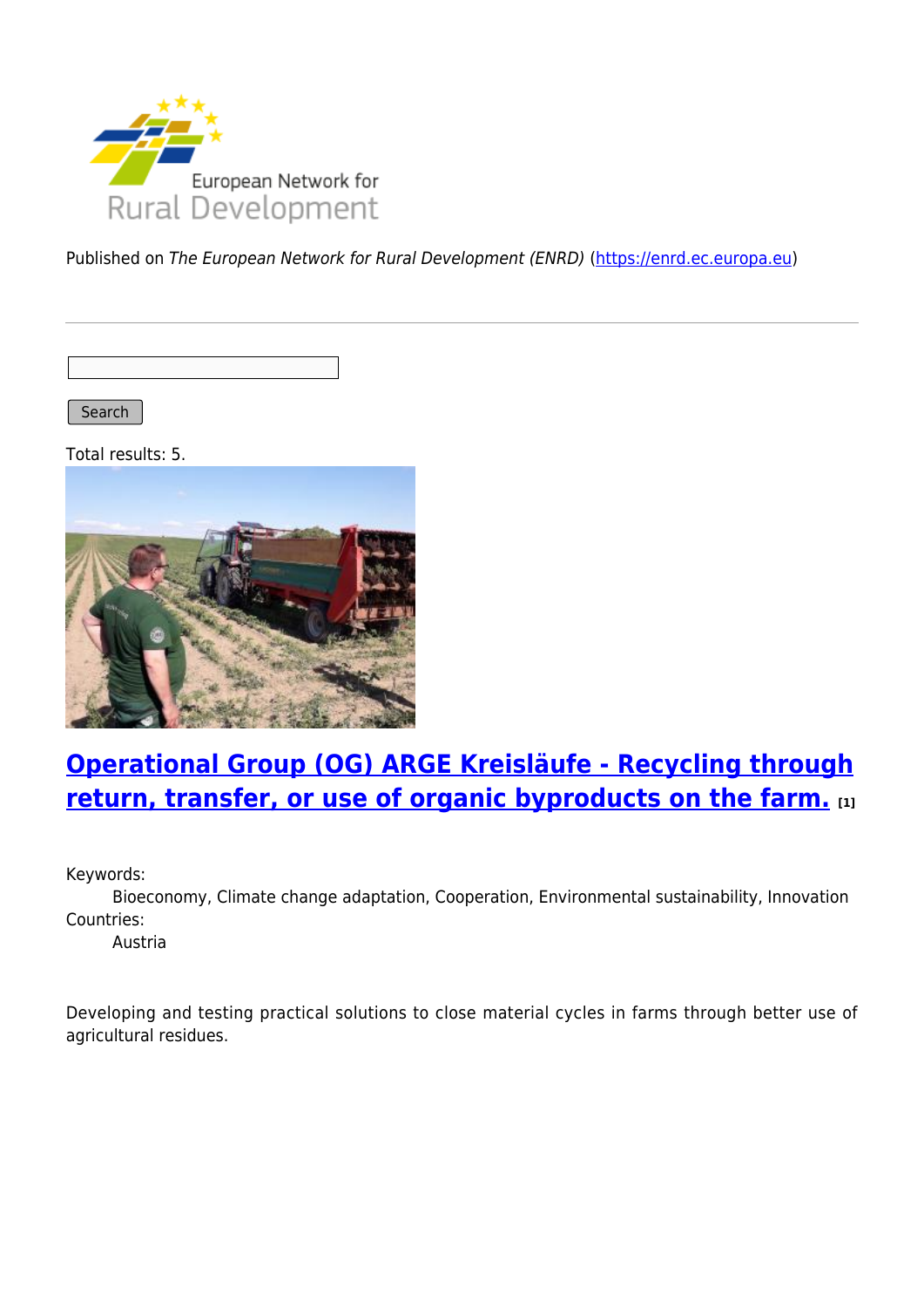

# **[PRATI\\_CO Parmigiano Reggiano: Agrotecnica organic carbon](https://enrd.ec.europa.eu/projects-practice/pratico-parmigiano-reggiano-agrotecnica-organic-carbon-footprint_en) [footprint](https://enrd.ec.europa.eu/projects-practice/pratico-parmigiano-reggiano-agrotecnica-organic-carbon-footprint_en) [2]**

Keywords:

Agriculture, Animal husbandry, Climate, Cooperation, Innovation, Product quality Countries:

Italy

PRATI-CO is an EIP-AGRI Operational Group project dedicated to the study of good agricultural practices recommended for the preservation and maintenance of organic matter in the area which is famous for the production of Parmigiano-Reggiano cheese.



### **[Improved hygienic and veterinary standards of slaughtering](https://enrd.ec.europa.eu/projects-practice/improved-hygienic-and-veterinary-standards-slaughtering_en) [3]**

Keywords:

Added value, Animal welfare, Competitiveness, Cooperation, Entrepreneurship, Product quality Countries:

Czech Republic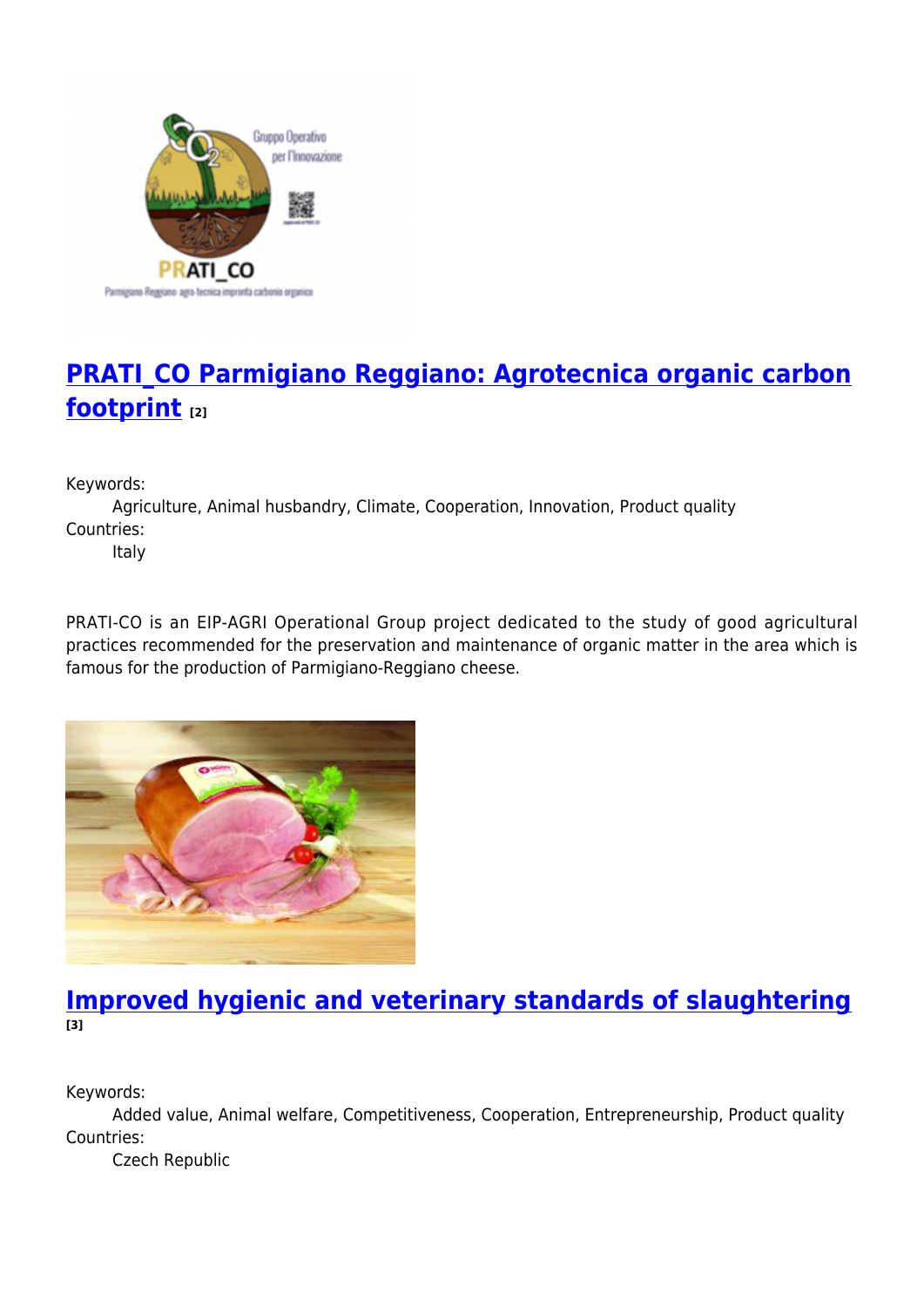Investing in facilities that respect animal welfare enabled a meat processing company to improve its profitability while responding to society's ethical concerns.



## **[Development of healthy fruit and vegetable products for](https://enrd.ec.europa.eu/projects-practice/development-healthy-fruit-and-vegetable-products-children_en) [children](https://enrd.ec.europa.eu/projects-practice/development-healthy-fruit-and-vegetable-products-children_en) [4]**

Keywords:

Added value, Cooperation, Diversification, Entrepreneurship, Innovation, Product quality Countries:

Czech Republic

Brand new manufacturing and packaging procedures were developed in order to produce healthy nutritional products for children from fruit and vegetables.



### **[Efficiency Check - Herd management tool for animal welfare](https://enrd.ec.europa.eu/projects-practice/efficiency-check-herd-management-tool-animal-welfare_en) [5]**

Keywords:

Advisory services, Animal husbandry, Animal welfare, Cooperation, Information & Communications Technology (ICT), Innovation Countries: Austria